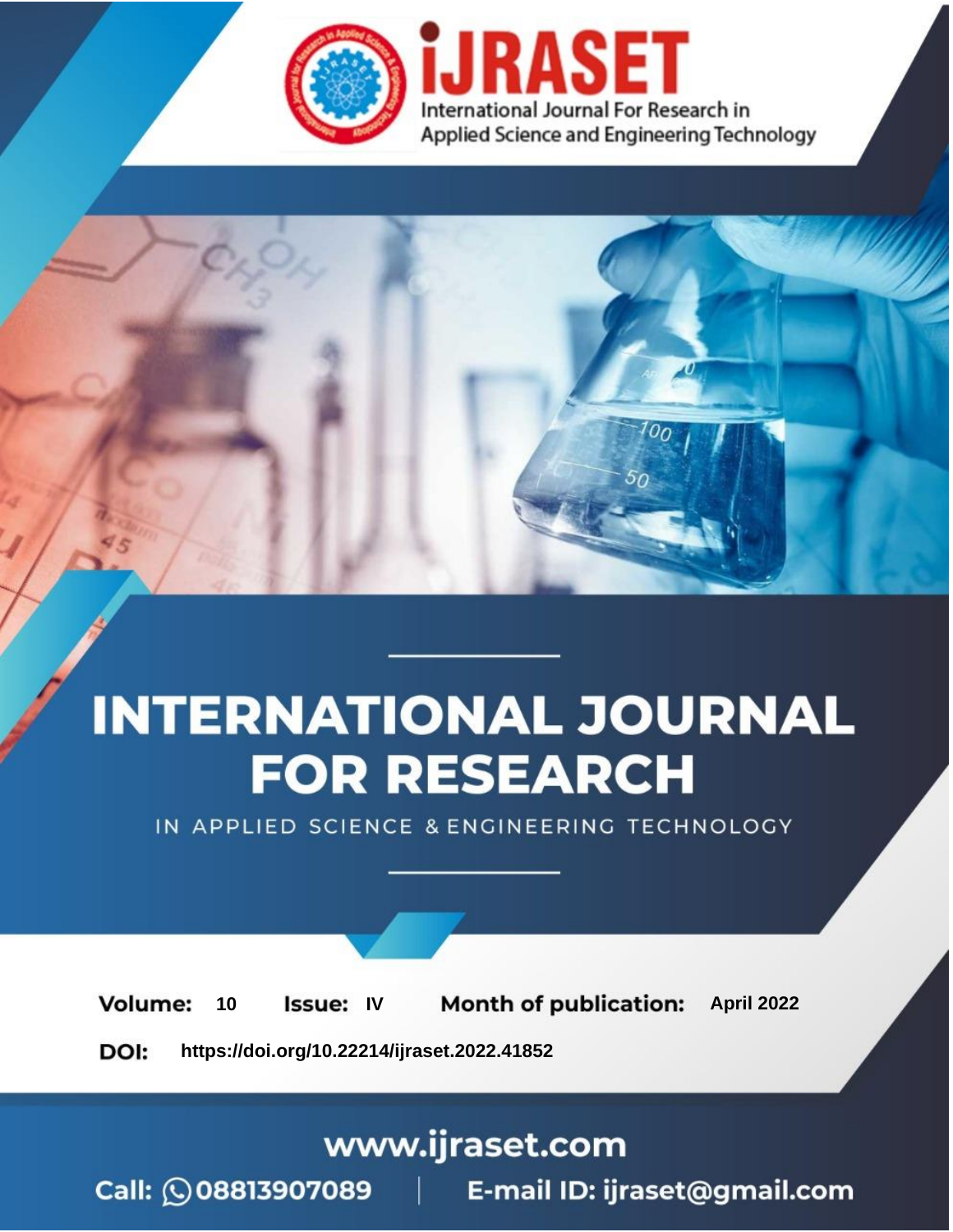

International Journal for Research in Applied Science & Engineering Technology (IJRASET**)**  *ISSN: 2321-9653; IC Value: 45.98; SJ Impact Factor: 7.538 Volume 10 Issue IV Apr 2022- Available at www.ijraset.com*

### **Perceptive Personal Voice Assistant**

Dr. Vasudha Vashisht<sup>1</sup>, Ankit Rai<sup>4</sup>, Dikshant Sharma<sup>2</sup>, Ansh Sharma<sup>5</sup>, Ajinu Eapen Mathew<sup>3</sup> *1, 2, 3. 4, 5Department of Computer Science and EngineeringAmity University Uttar Pradesh*

Abstract: In recent years, Artificial Intelligence (AI) and Machine Learning (ML) has shown progress in the field of technology. We know that the future of technology can be full of robotics. One of the most useful application of AI is Natural Language *Processing (NLP). Voice Assistants is one of the greatest innovation of all time. It changes the way of livingof the people in many aspects. Mainly it was first introduced in smart-phones and then it gets its own popularity in the market. Voice assistants are using cloud computing for communication with the users. It is mainly used in households to control a lot of technology related devices. Most common devices that are using voice assistants are smart speakers and they are being used in colleges,* homes, schools etc. There are many voice assistants present in the market such as 'SIRI' by Apple, 'Alexa' by Amazon, 'Bixby' *by Samsung. We are also trying to create abasic Voice Assistant by using Python. There are so many useful technology such as speech recognition that will be used in this project. We are creating a VA names Arsenal that is capableof executing a* lots of commands. The purpose of this paper is to study how voice assistants and smart speakers are usedin everyday life *and they way in which we can create a voice assistant.*

*Index Terms: Natural Language Processing, Voice Assistant, Speech Recognition, Python, Artificial Intelligence*

#### **I. INTRODUCTION**

Upcoming technologies like virtual reality, augmented reality and voice interaction are reshaping the way peopleengaging with the developing digital experiences. Voice control is the future of human race which will develop further in the future drastically, thanks to advances in cloud computing, Artificial Intelligence (AI) and the internet of Things(IoT). In the last years,the evolution of automation led to the development of the ways which are ther to makethe life of the user more fluid and ongoing as all these voice assistant are become a basic need of the humans and everything is being automated for the betterment of the user these voice assistants such as Apple's Siri, Google's. Assistant, Microsoft's Cortana and Amazon's Alexa are allthe example and techs that makes doing tasks more easy and enjoyable and multi-tasking a lot easier as while doingany work without using your hands you can achieve many things that wouldn't have been possible without the increaseof automation and neural technologies that are making thistask more and more easy . Voice assistants use technologies such as voice recognition, speech synthesis, and Natural Language Processing (NLP) to provide resource to the users.A voice interface is needed to make IoT technologies easier to use as connected things work directly from the help of a voice assistant which answer your command without muchof physical work that should have be involved. Besides voice assistants use their features into many things which we useon a daily basis it just needs a microphone which you willuse to give commands and a processor which can handle all the instruction and run the program.Our model is Run onpython based coding and will work on any personal computer or laptop which has a speaker and microphone which is usedto get the command from the user and give the appropriate response or do the work which has been given to it. Cloud based platforms are now using the voice assistants in their homes, cars and other things which can now be accesseddirectly with the help of these voice assistant. Voice assistantsrely on a cloud–based architecture, since data has to be sent from here and should be able to receive to centralizeddata centers. A smart speaker is relatively simple by design, The basic idea is that the user makes a request through the voice-activated device, and then, the voice request gets streamed. This is the whole process that is done in the voice assistant and here we introduced the whole project.

#### **II. LITERATURE REVIEW**

P. Ponveni, Saiprasath and Shalini S mainly these researchers had tried to focus on issues such as human interaction, contextual understanding which are not solvedyet and they created a voice assistant for that. They createda Virtual Voice Assistant named Buddy which combines normal inputs with a self a learning AI. There model is also compatible for the pc.[1]

Dr.M. Sharada Varalakshmi, Dr.P. Lavanya and Sai PrakashReddy proposed their VA names Jarvis which is capable of handling a lots of work related to twitter, Facebook, YouTube,Instagram, etc. It is also made to give them the breakingnews and also the stock prices of going on in the market. For some exactness reasons they tried to test the usefulness on 2 speakers in which one is male and other is female.[2]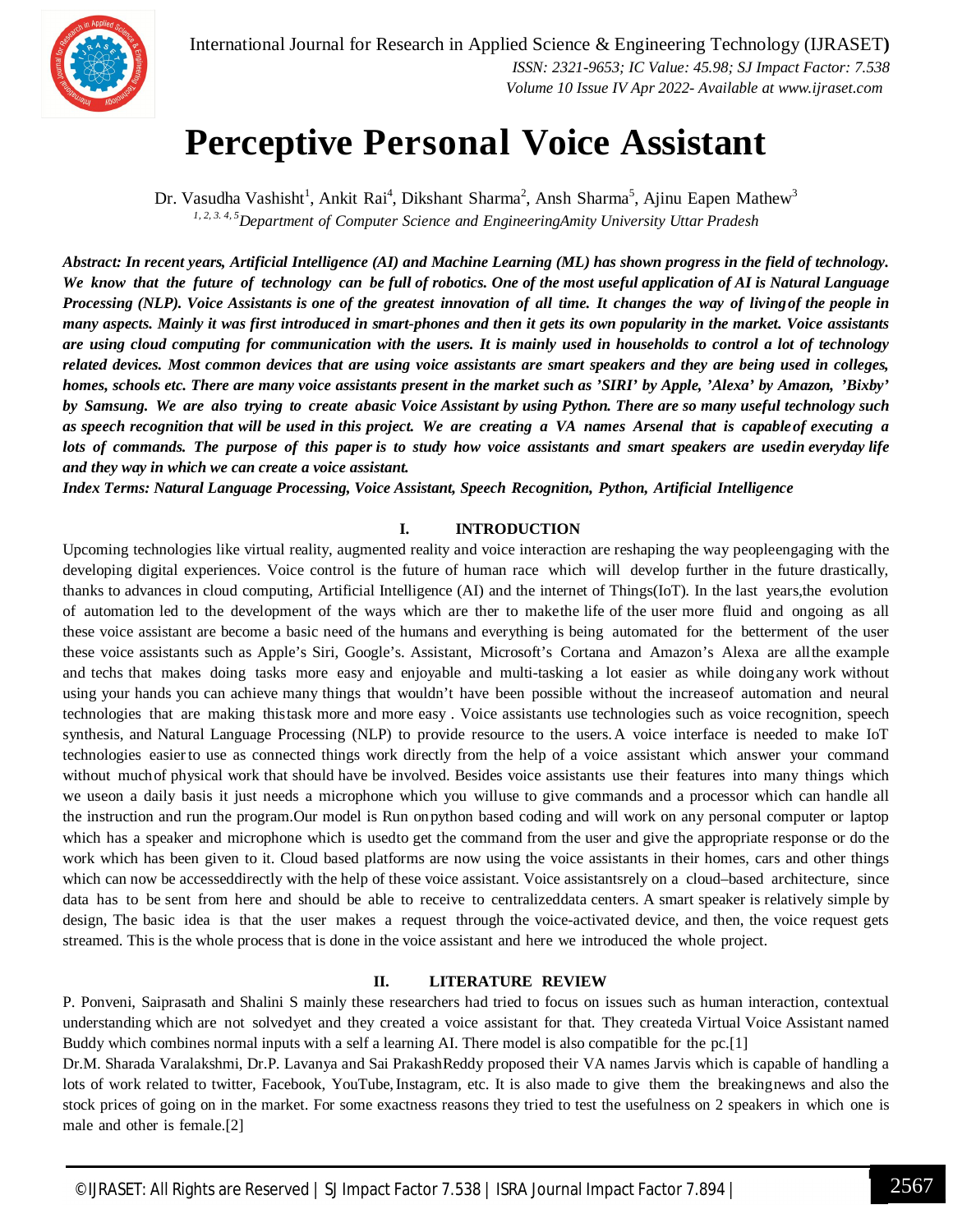

International Journal for Research in Applied Science & Engineering Technology (IJRASET**)**

 *ISSN: 2321-9653; IC Value: 45.98; SJ Impact Factor: 7.538 Volume 10 Issue IV Apr 2022- Available at www.ijraset.com*

Dhiraj Pratap Singh, Deepika Sherawat and Sonia had designed a VA that consists of commands that comes inbuiltin our system such as music player names Groovy, Notepad, Chrome, Firefox and a lots of other commands. Currently itis only capable when there is an active internet system.[3]

Shravankumar Jha had just researched about the VA andhe find that in these days its easy for users to use their VAthat can be used in mobile as well as PC. He also say that in future it can also be possible for VA to be bilingual language that can easily understand so many different langusges and react to them.[4]

According to Prof. Emad S. Othman his VA is capableof being used as a surveillance system which can easily detect the voice of the person who is standing outside thedoor. Also it can be a mode of entertainment and for blind peoples. It is also used for the information means as well asfor predictions.[5]

Anusha S and N Vignesh Karthik done their research under Sampada K S. In this they compared the chatbots tothe Voice Assistants and they find that VA are more better in many aspects than Chatbots. Chatbots are not present in so many language's and there can be a lot of issues due to them. There is one new approach that is used named ontology. This mainly uses mapping technologies that are mainly connected to the RDBMS and it stores their whole info. so that it canbe further used.[6]

Ms.Ayushi Y. Vadwala, Ms.Krina A. Suthar and Ms.Yesha A. Karmakar had done research and done the studysome releated to android users and the way they use VA in these days. They continue their survey in 100 peoples and find that more than 80 uses VA for calls, nearly 20 for remainders and alarms, 45 for web search etc. According to them in future there can also be language options in VA and it will also help the Indian citizens who do not know US accent.[7]

George Terzopolous and Maya satratzemi made Voice collaborators and brilliant speakers will be more engaged in the coming future as they can be utilized effectively for some reasons. There are difficulties that emerge, for example, language boundary as voice associates can't communicate in all dialects. Instructors ought to be prepared and urged toutilize voice collaborator to adjust that nature as these are some extremely effective strategies for learning.[8]

Dr. Kshama V. Kulhali, Dr. Kotrappa Sirbi and Mr. Abhijit J. Patankar according to Making of PARI is profoundly engaged for blind individuals who can chip away at their voice orders. PARI likewise has capacity to work withoutweb association. It has different functionalities that are like cell phones like administration of different applications and organization associations. Significant highlights of PARI are watchword learning, voice design identification and so forth Despite dialects utilized, it can work proficiently and to react to client's voice orders speedier than other web-based voice colleague's.[9]

Abhay Dekate, Chaitanya Kulkarni and Rohan Killedar researched Voice controlled collaborators could be executed with manmade consciousness to use in regular language handling. This all prompts shrewd utilization of innovation for different applications like controlling IOT and in webapplications. This can result into making human lives simpler and more agreeable.[10]

Regna Gubareva and Rui Pedro Lopes categorized the VA on the basis of Student support. They classified them into fourdifferent parts: remote tutor, online secretary, virtual agent and the mentor agent. They think that there is lack of motivation in todays students and they really need some technology that can give them a way to start their studies so for that personal VA is created and due to this its become easy for them to continue their studies and gain resular knowledge.[11]

In medical care field, Voice right hand can assume such a significant part by contributing voice-based frameworks. Voice collaborators are accepted to be more trusted and dependable than human-human communication. voice-based frameworks and instruments are drawing in more group step by step with more intricate and human-like elements.[12]

According to Mrs. A.M.Sermakani, , J.Monisha, G.Shrisha and G.Sumisha VA is only designed to make the use of input devices as much less as possible. There VA uses AI as well IoT that makes it more powerful as well there can also berisks of privacy and need of more security. Their model isalso preferable for handicapped kids.[13]

Ankit Pandey, Vaibhav Vashist, Prateek Tiwari, Sunil Sikkaand Priyanka Makkar says that their VA is capable of sending emails, updating to-do-lists and also opening web servicestasks. They told about the connection of microphone with the whole VA in this paper. Their future plan is to connectit with cloud so that it can be easily used for multiple user concept.[14]

Deepak Shende, Ria Umahiya and Monika Raghorte have mainly focused on making a basic voice assistant which is there on their computer and they use it locally without any cloud based support their data exchange and data readingeverything is stored in their on personal computer which can be used without any linking of any kind.[15]

Alena Ermolina and Victor Tiberius Research is mostlydone to make the work of health professionals like Doctors work Easy and not to replace them as the voice assistant can only assistant with the limited information that it would be able to retrieve from the human body through instruments,So VIPAs is made to help the professional to make his worka lil easier as it could test and give results but can't prescribeit with any advice without the help of professional as without the brain and experience of the human brain we cannot conclude to give medical advice.[16]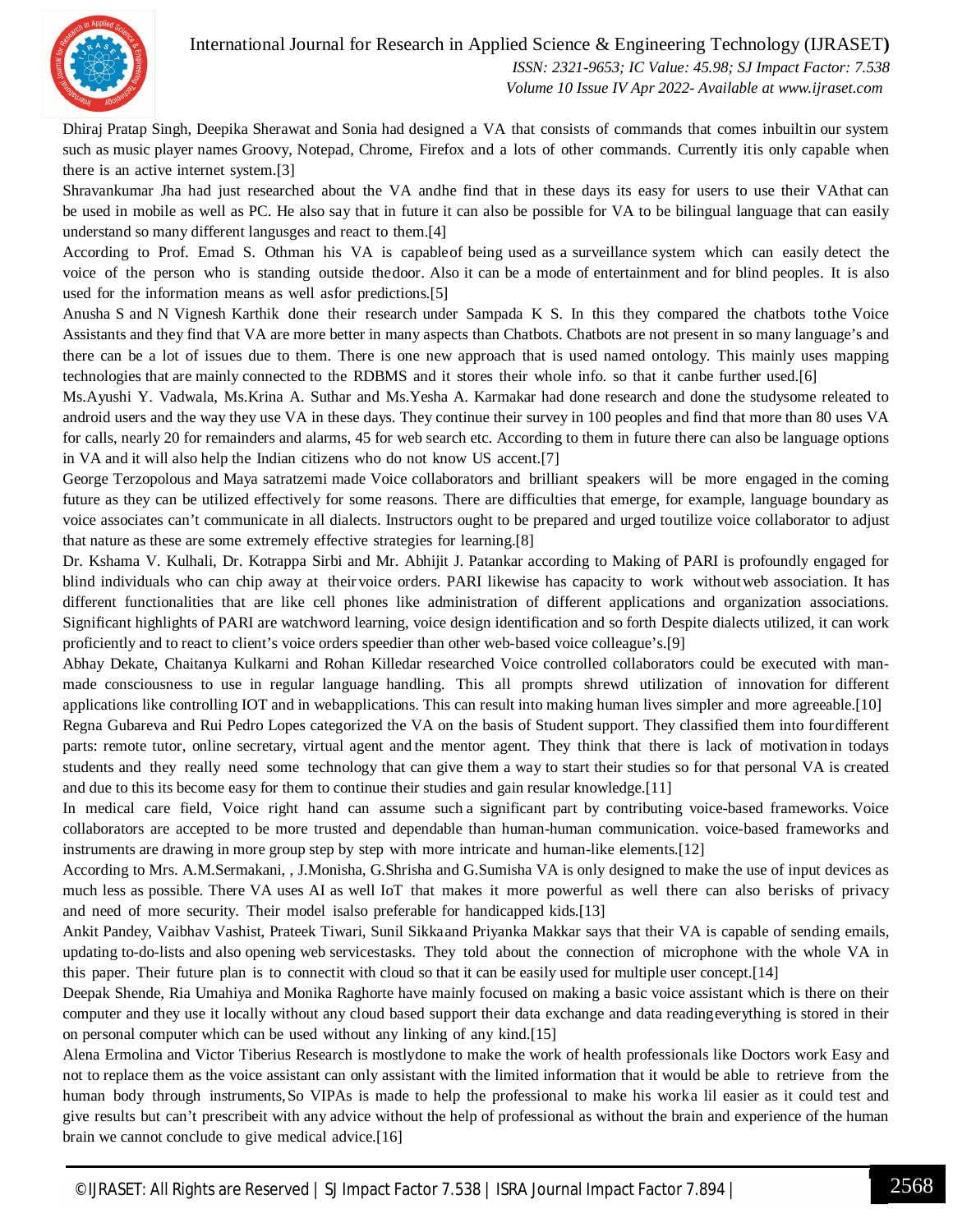

International Journal for Research in Applied Science & Engineering Technology (IJRASET**)**  *ISSN: 2321-9653; IC Value: 45.98; SJ Impact Factor: 7.538 Volume 10 Issue IV Apr 2022- Available at www.ijraset.com*

Abeed Sayyed, AshpakShaikh , AshishSancheti and SwikarSangamnere research paper is a very basic project which is made to help us with many tasks in our daily life like checking the weather, opening chrome, streaming music, opening some application on your pc as such this was madeon python platform using PyCharm software that is an open source software which implements python, ML projects which can be done easily on this software as they have said. This is for personal use which uses internet to get the commands to give results.[17]

#### **III. PURPOSE PLAN OF WORK**

The proposed plan began by giving voice contribution tothe voice colleague by the client through amplifier whichlater handled and broke down by voice associate. the voice information can be in any way similar to getting any data, procedure on PC's inside records and so forth This is the review dependent on perusing previously mentioned writing and testing their models. Discourse acknowledgment has beenutilized to convert the voice input into text. Then, at that point, this text is then, at that point, gone through the focal processorwhich examinations the motivation behind the order and calls the required content for execution. Then its main role is to accept the commands and then execute them. This makes the voice assistant more powerful and even useful. As comparedto others we are also trying to execute the Whats app messagesfrom the assistant.



Fig. 1. PERT chart of our project

So as we start our work, our main focus will be on speech recognition tool and as we said that it becomes easy as we start using python Speech Recognition. Then after thiswe will be adding 'wish' method to our project that makes Arsenal to respond to the user whenever he start using the VA.

Then we need a lots of command that should be present in VA so that it should be capable of executing to that commands. Currently we are including notepad, chrome, Firefox, Camera, Whats App, YouTube etc. After adding all these items we are thinking to make the GUI for our VA so that it becomes easy for the random users to use it.

#### **IV. PROPOSED METHODOLOGY**

Voice assistant is a big project. It needs a lot of librariesand technologies. We know that the most basic part of creating a voice assistant is that it should be capable enough to recognize our voice and react to our commands. So thereare so many things needed to be done starting from the platform that we should use for our project.

#### *A. Why Python?*

Python is mainly used because it can be easily understandable. It is mainly standard language to create any project such as voice assistant. Python consists of lots of inbuilt libraries that are pre-installed in the language. We realize that there are such countless dialects like c, c++ that can likewise be utilized yet when contrasted with python there are extended just as their documents are not effectively accessible. We need speech related libraries in our projectand even we had to find all those ways in which we can execute the commands.

#### *B. Context Extraction*

Context Extraction is automatic process. Mainly it tries to pull out the structured information. This Extraction of information is applied on unstructured documents. It is a process in which we obtain different features. Features for instance vocal tracks, pitch and power. It mainly uses thealgorithm of NLP (Natural Language Processing). There are many activities that can be present in content extraction such as automatic annotation out audios and videos.

#### *C. Speech Recognition*

This is the base library that is used in our project. Its workis to convert the spoken language into text so that it become easy for the machine to understand what the user is trying to convey. We will focus on the main part of speech recognition that is called Recognizer. This mainly converts users speech into texts. PyAudio is also one of the main library that is present inside the speech Recognition and its main work isto access the microphone when command is generated inside the program.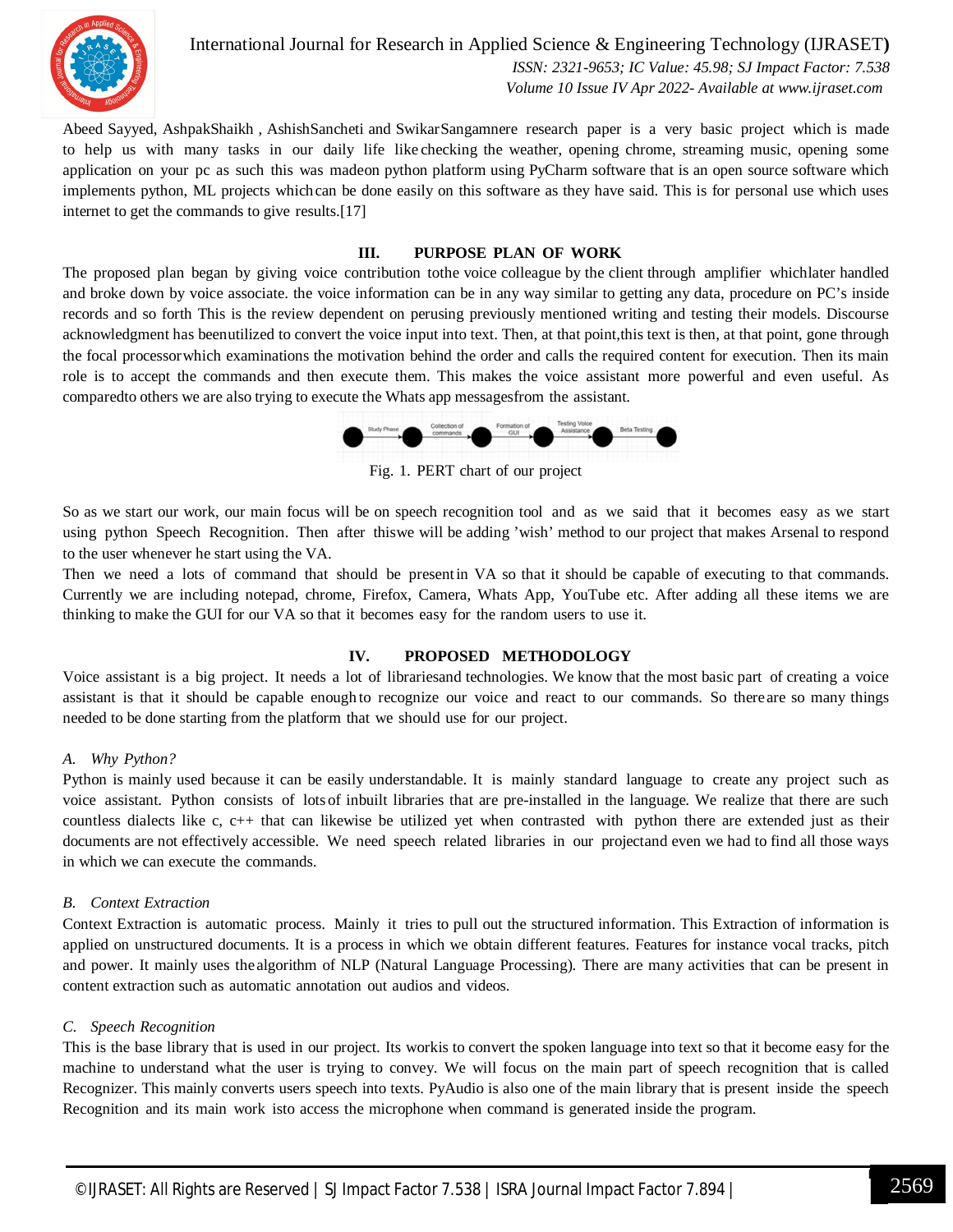

International Journal for Research in Applied Science & Engineering Technology (IJRASET**)**

 *ISSN: 2321-9653; IC Value: 45.98; SJ Impact Factor: 7.538 Volume 10 Issue IV Apr 2022- Available at www.ijraset.com*



Fig. 2. Example of the process in which Speech Recognition works

#### *D. Command Execution*

Now we know that in any voice assistant we had a part in which we give commands to our assistant and its work is to execute that command. We mainly need OS library for this concept. This library helps us to execute our commands in much easier way. We generally use this library for execution of any software or application present in our system. This makes our assistant to accept the commands and react to it.

#### *E. Text-To-Speech*

Text-To-Speech is essentially utilized for change of Speech from Text given by the client. It names itself told us about his work. TTS is mainly used to change the given text to particular speech. In other words, a TTS Engine Convertscomposed type of text into phonemic portrayal, then, at that point, changes over the phonemic portrayal to wave forms which brings about well built. TTS has fostered a ton and accompanies various dialects gave by the outsider distributor's.

#### **V. CONCLUSION AND RESULT**

Under this paper, we had created a voice assistant whichis capable of running all commands from the users and even without termination of any error. We used Python 3 as our base-platform and there is large amount of libraries present. Our VA will needs a base password to execute the queries which makes it better so that for that particular moment oftime only one user can access it. We are even trying it tomake it highly user friendly by implementing the GUI for our particular VA so that it helps them more to understand it in a better manner.



Fig. 3. Image Of the Editor where it worked

#### **VI. ACKNOWLEDGMENT**

This particular project was completed under Dr. Vasudha Vashisht who is our main guide for this project and supported by Department of Computer Science and Engineering, Amity University Uttar Pradesh. Thanks for all the support to our Guide Dr Vasudha Vashisht and Amity University.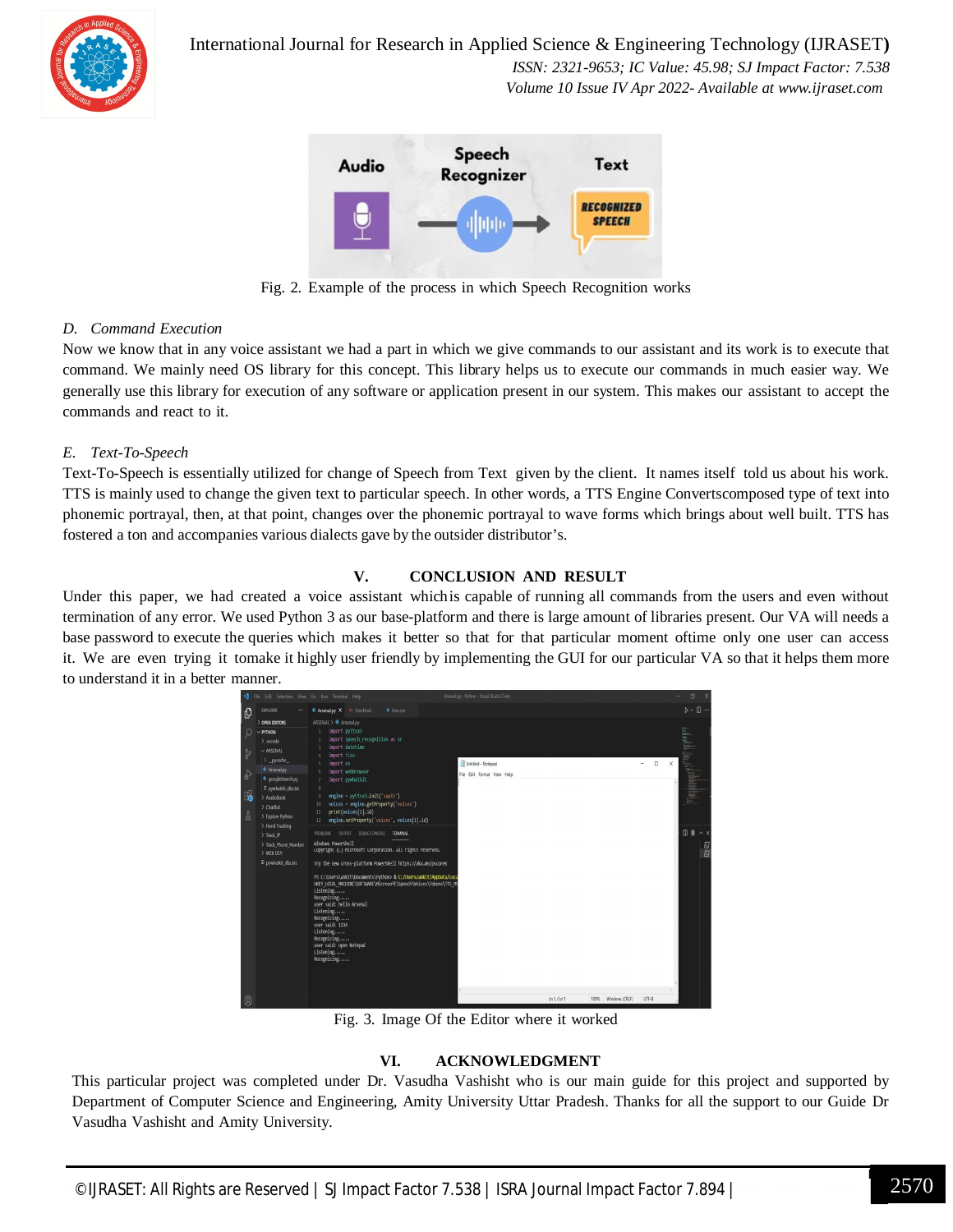International Journal for Research in Applied Science & Engineering Technology (IJRASET**)**



#### *ISSN: 2321-9653; IC Value: 45.98; SJ Impact Factor: 7.538*

 *Volume 10 Issue IV Apr 2022- Available at www.ijraset.com*

#### **REFERENCES**

- [1] P. Ponveni, Saiprasath, Shalini S. "An Efficient Virtual Voice Assistantfor Physically Challenged People". 2021
- [2] Dr.M. Sharada Varalakshmi, Dr.P. Lavanya, Sai Prakash Reddy. "Jarvis- A Virtual Assistant based on Artificial Intelligence". 2020
- [3] Dhiraj Pratap Singh, Deepika Sherawat, Sonia. "VOICE ACTIVATED DESKTOP ASSISTANT USING PYTHON". 2020
- [4] Shravankumar Jha. "An Analysis on Voice Assistant". 2021
- [5] Ass. Prof. Emad S. Othman, Senior Member IEEE Region 8, High Institute for Computers and Information Systems."Voice Controlled Personal Assistant Using Raspberry Pi". 2017
- [6] Anusha S, N Vignesh Karthik, Sampada K S. "Comparative Study on Voice Based Chat Bots". 2018
- [7] Ms.Ayushi Y. Vadwala, Ms.Krina A. Suthar, Ms.Yesha A. Karmakar. "Intelligent Android Voice Assistant A Future Requisite ". 2017
- [8] George TERZOPOULOS, Maya SATRATZEMI. "Voice Assistants andSmart Speakers in Everyday Life and in Education". 2019
- [9] Dr. Kshama V. Kulhali, Dr. Kotrappa Sirbi, Mr. Abhijit J. Patankar. "Personal Assistant with Voice Recognition Intelligence(PARI)". 2017
- [10] Abhay Dekate, Chaitanya Kulkarni, Rohan Killedar. "Study of Voice Controlled Personal Assistant Device". 2016
- [11] Regina Gubareva, Rui Pedro Lopes. "Virtual Assistants for Learning: A Systematic Literature Review". 2020
- [12] Carolin Wienrich, Clemens Reitelbach, Astrid Carolus. "Voice Assistantsin the Context of Healthcare Investigating". 2021
- [13] Mrs. A.M.Sermakani, , J.Monisha, G.Shrisha, G.Sumisha. "CreatingDesktop Speech Recognization Using Python Programming". 2021
- [14] Ankit Pandey, Vaibhav Vashist, Prateek Tiwari, Sunil Sikka, Priyanka Makkar. "Smart Voice Based Virtual Personal Assistants with Artificial Intelligence ". 2020
- [15] Deepak Shende, Ria Umahiya, Monika Raghorte, Aishwarya Bhisikar, Anup Bhange. "AI Based Voice Assistant Using Python" . 2019
- [16] Alena Ermolina , Victor Tiberius , Prof Dr rer pol Dr phil. "Voice- Controlled Intelligent Personal Assistants in Health Care: International Delphi Study". 2021
- [17] Abeed Sayyed, AshpakShaikh , AshishSancheti , Swikar Sangamnere , Prof. Jayant H Bhangale. "Desktop Assistant AI Using Python". 2021